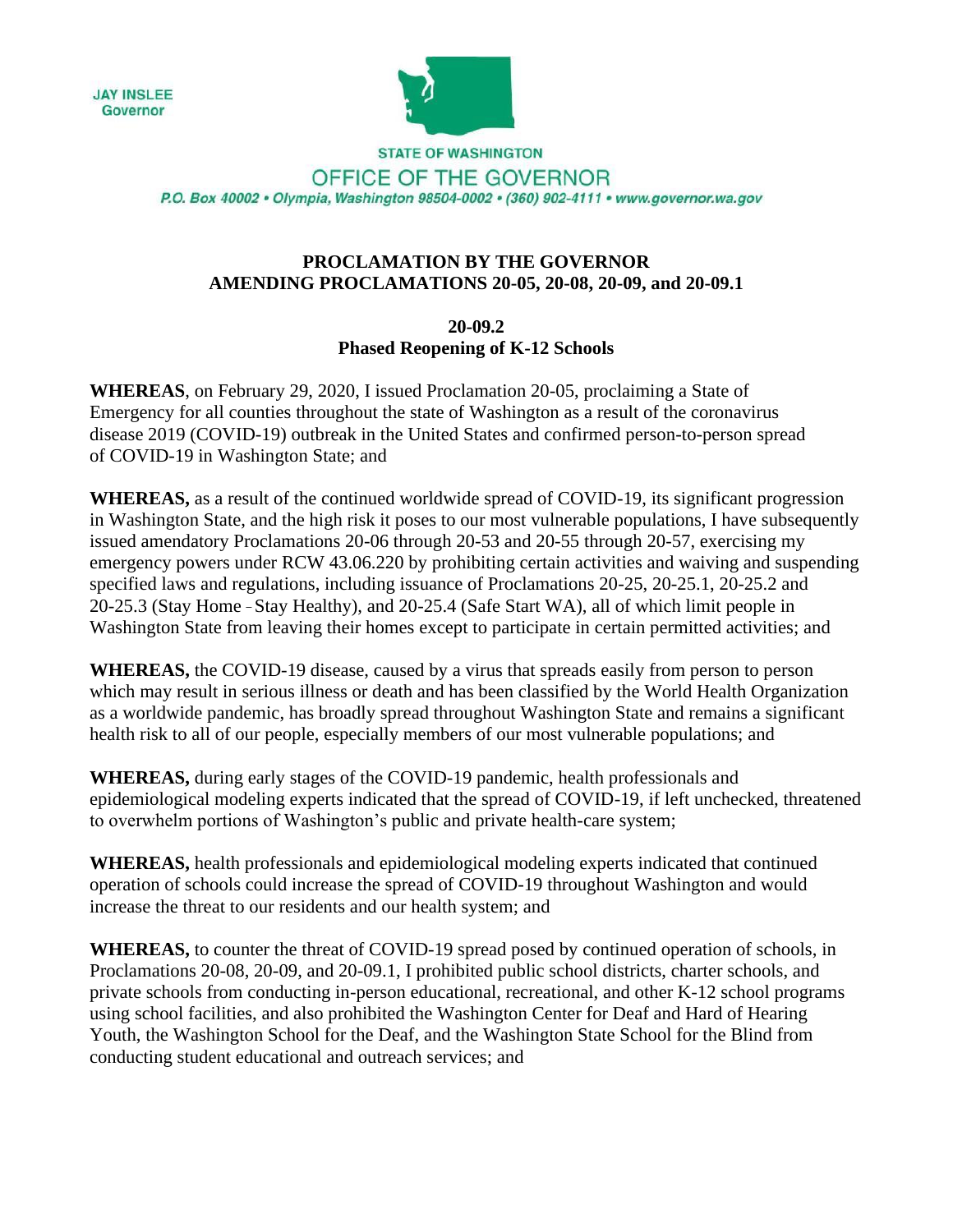**WHEREAS,** schools are the foundation of Washington's communities, and in addition to traditional classroom education, schools provide a variety of vital services to students, families and communities that play a vital role in students' ability to succeed, including academic supports, special education supports, health therapies, mental/behavioral supports, access to nutritious food, and other community services; and

**WHEREAS,** closing our schools has been stressful for all Washingtonians, and has been particularly difficult for children with heightened social, physical, developmental, or emotional needs, and those who rely on our schools to provide services, structure, and positive social interactions; and

**WHEREAS,** although parents, students, school teachers, and administrators have made tremendous efforts to continue to function through distance learning, and I recognize their extraordinary resilience, strength, adaptability, and courage, all agree that re-opening our schools and restarting face-to-face learning as soon as can be safely accomplished will benefit our children, families and communities; and

**WHEREAS**, although the Department of Health indicates that on June 1, 2020, there were 21,977 cases of COVID-19 in Washington State with 1,124 associated deaths and as of June 11, 2020, there currently are 24,652 cases of COVID-19 with 1,190 associated deaths, demonstrating the ongoing, present threat of this lethal disease, health professionals and epidemiological modeling experts predict that we have passed the peak of the first wave of COVID-19 in the state and we have made adequate progress against COVID-19 as a state to modify statewide closure of K-12 school facilities; and

**WHEREAS,** the nature of COVID-19 viral transmission, including both asymptomatic and symptomatic spread as well as the relatively high infectious nature, suggests it is appropriate to re-open schools only through a careful, phased, flexible, and science-based approach; and

**WHEREAS,** the science suggests that by ensuring safe social distancing and hygiene practices, and modifying procedures and facilities, many school functions can be conducted with limited risk of exposure and spread of COVID-19; and

**WHEREAS,** school programs, activities, and services offered during the summer generally involve fewer students than school-year programs, activities, and services, and accordingly are well-suited to operate with the modified procedures and facilities necessary for a safe opening; and

**WHEREAS**, all schools must engage in planning for fall programs, activities, and services, and they must do so well in advance of the fall; and

**WHEREA**S, schools will continue to need to prepare to be flexible to pivot in whole or in part to distance learning if there is an outbreak of COVID-19 in their county or within their school community and to follow guidance from the Department of Health, the Department of Labor and Industries, and the Superintendent of Public Instruction to help mitigate risk to students, teachers, and the community; and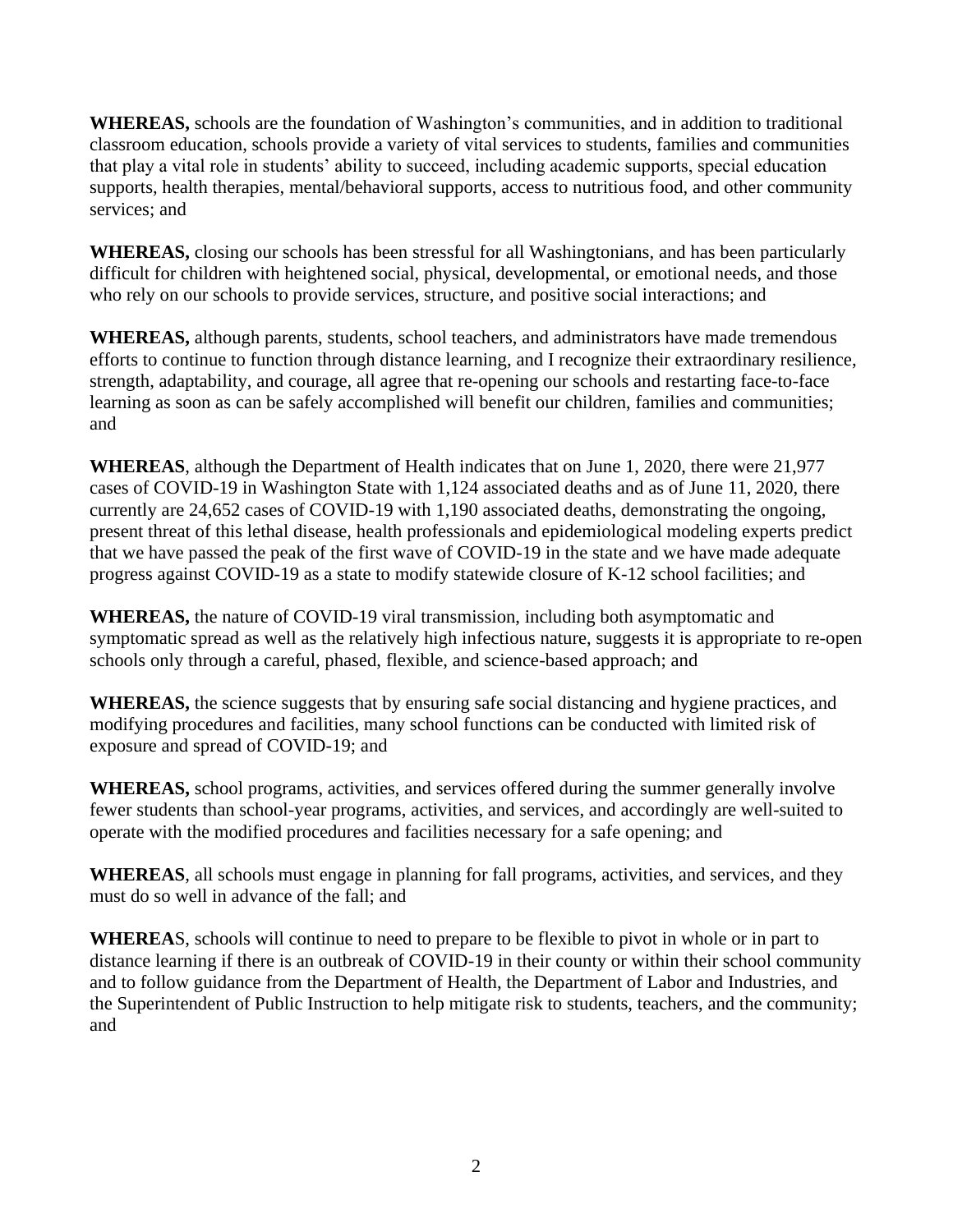**WHEREAS,** the worldwide COVID-19 pandemic and its progression in Washington State continue to threaten the life and health of our people as well as the economy of Washington State, and remain a public disaster affecting life, health, property or the public peace; and

**WHEREAS**, the Washington State Department of Health continues to maintain a Public Health Incident Management Team in coordination with the State Emergency Operations Center and other supporting state agencies to manage the public health aspects of the incident; and

**WHEREAS**, the Washington State Military Department Emergency Management Division, through the State Emergency Operations Center, continues coordinating resources across state government to support the Department of Health and local health officials in alleviating the impacts to people, property, and infrastructure, and continues coordinating with the Department of Health in assessing the impacts and long-term effects of the incident on Washington State and its people; and

**NOW, THEREFORE**, I, Jay Inslee, Governor of the state of Washington, as a result of the abovenoted situation, and under Chapters 38.08, 38.52 and 43.06 RCW, do hereby proclaim and order that a State of Emergency continues to exist in all counties of Washington State, that Proclamation 20-05 and all amendments thereto remain in effect as otherwise amended, and that, to help preserve and maintain life, health, property or the public peace pursuant to RCW 43.06.220(1)(h), Proclamations 20-08, 20-09, and 20-09.1 are amended to extend all of the prohibitions and each expiration date therein until the state of emergency, issued on February 29, 2020, pursuant to Proclamation 20-05, is rescinded, except as amended to allow re-opening as provided in this order and subject to the requirements in the *K-12 Schools Summer 2020 Guidance* document found [here](https://www.governor.wa.gov/sites/default/files/proclamations/DOH%20Guidance%20K-12%20Schools%20Summer.pdf) and the *Re-opening K-12 Fall 2020-2021 Guidance* document found [here.](https://www.governor.wa.gov/sites/default/files/proclamations/DOH%20Guidance%20K-12%20Schools%20Fall.pdf)

**FURTHERMORE**, until there is an effective vaccine, effective treatment or herd immunity, it is crucial, and therefore ordered, that schools implement and require all personal protective behaviors set forth in the *K-12 Summer 2020 Services During the COVID-19 Outbreak* and the *COVID-19 School Worksite K-12 Fall 2020 Services* guidance documents.

I again direct that the plans and procedures of the *Washington State Comprehensive Emergency Management Plan* be implemented throughout state government. State agencies and departments are directed to continue utilizing state resources and doing everything reasonably possible to support implementation of the *Washington State Comprehensive Emergency Management Plan* and to assist affected political subdivisions in an effort to respond to and recover from the COVID-19 pandemic.

I continue to order into active state service the organized militia of Washington State to include the National Guard and the State Guard, or such part thereof as may be necessary in the opinion of The Adjutant General to address the circumstances described above, to perform such duties as directed by competent authority of the Washington State Military Department in addressing the outbreak. Additionally, I continue to direct the Department of Health, the Washington State Military Department Emergency Management Division, and other agencies to identify and provide appropriate personnel for conducting necessary and ongoing incident related assessments.